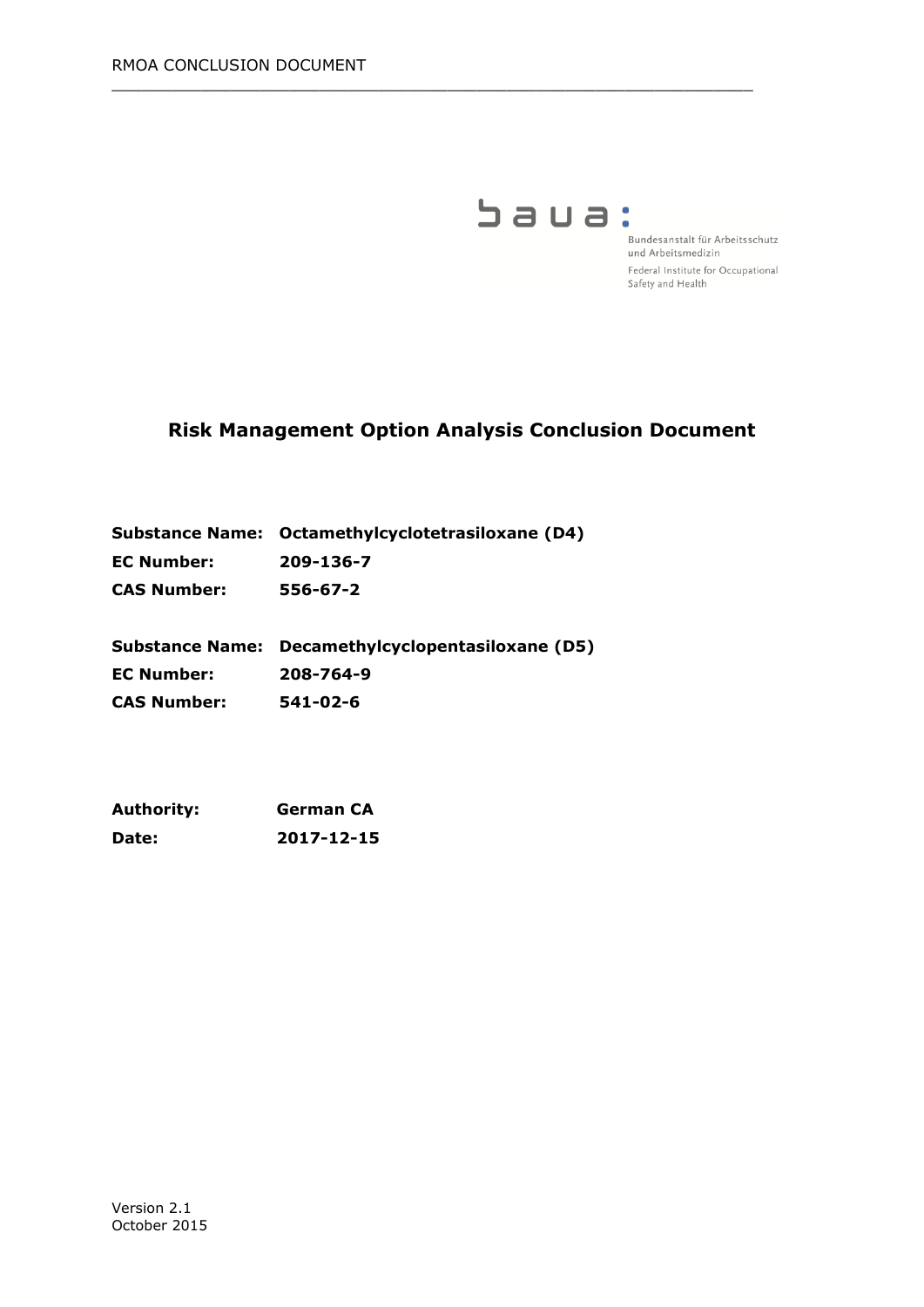### **DISCLAIMER**

 $\_$  , and the set of the set of the set of the set of the set of the set of the set of the set of the set of the set of the set of the set of the set of the set of the set of the set of the set of the set of the set of th

The author does not accept any liability with regard to the use that may be made of the information contained in this document. Usage of the information remains under the sole responsibility of the user. Statements made or information contained in the document are without prejudice to any further regulatory work that ECHA or the Member States may initiate at a later stage. Risk Management Option Analyses and their conclusions are compiled on the basis of available information and may change in light of newly available information or further assessment.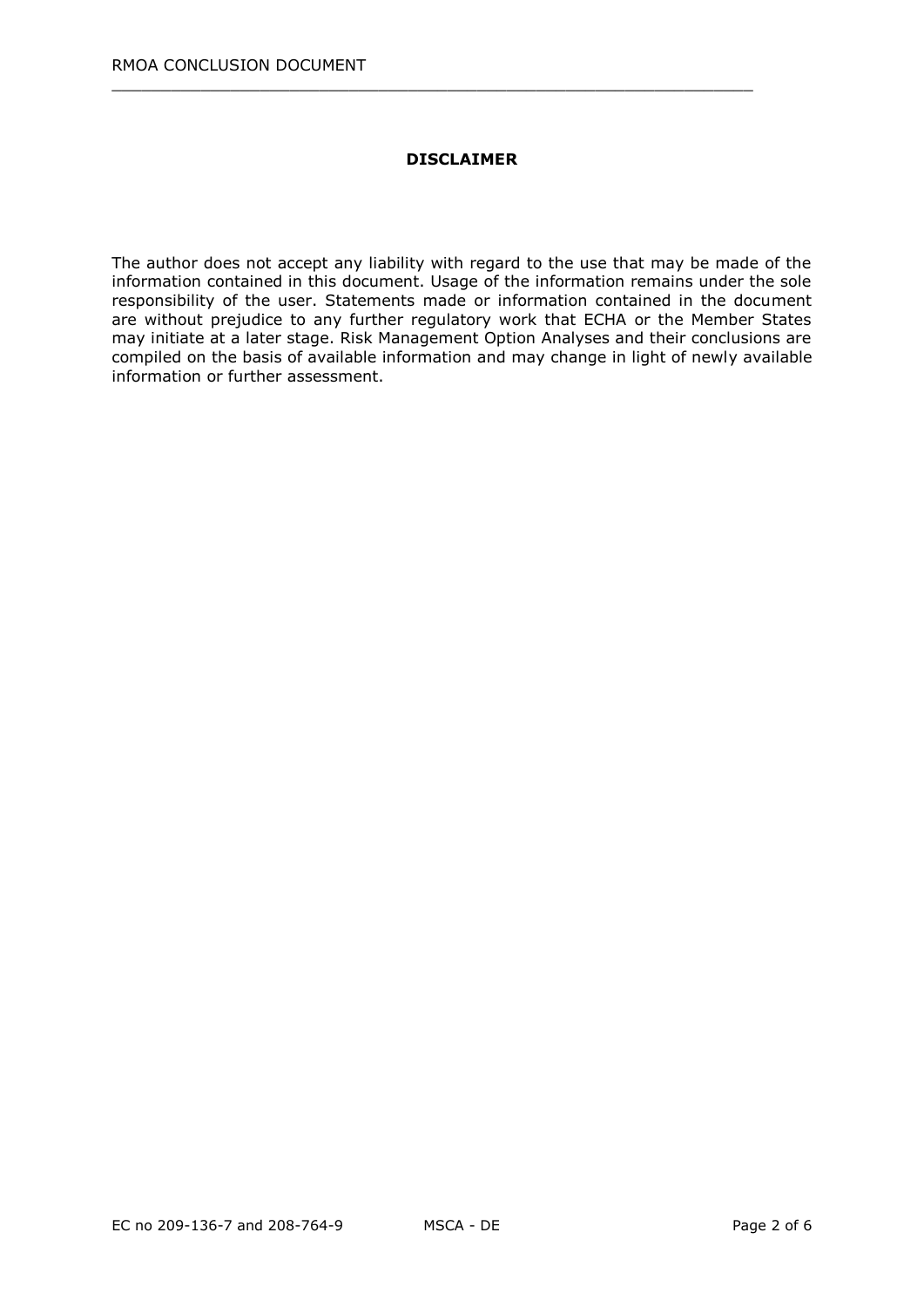# **Foreword**

The purpose of Risk Management Option analysis (RMOA) is to help authorities decide whether further regulatory risk management activities are required for a substance and to identify the most appropriate instrument to address a concern.

 $\_$  , and the set of the set of the set of the set of the set of the set of the set of the set of the set of the set of the set of the set of the set of the set of the set of the set of the set of the set of the set of th

RMOA is a voluntary step, i.e., it is not part of the processes as defined in the legislation. For authorities, documenting the RMOA allows the sharing of information and promoting early discussion, which helps lead to a common understanding on the action pursued. A Member State or ECHA (at the request of the Commission) can carry out this case-bycase analysis in order to conclude whether a substance is a 'relevant substance of very high concern (SVHC)' in the sense of the SVHC Roadmap to 2020<sup>1</sup>.

An RMOA can conclude that regulatory risk management at EU level is required for a substance (e.g. harmonised classification and labelling, Candidate List inclusion, restriction, other EU legislation) or that no regulatory action is required at EU level. Any subsequent regulatory processes under the REACH Regulation include consultation of interested parties and appropriate decision making involving Member State Competent Authorities and the European Commission as defined in REACH.

This Conclusion document provides the outcome of the RMOA carried out by the author authority. In this conclusion document, the authority considers how the available information collected on the substance can be used to conclude whether regulatory risk management activities are required for a substance and which is the most appropriate instrument to address a concern. With this Conclusion document the Commission, the competent authorities of the other Member States and stakeholders are informed of the considerations of the author authority. In case the author authority proposes in this conclusion document further regulatory risk management measures, this shall not be considered initiating those other measures or processes. Since this document only reflects the views of the author authority, it does not preclude Member States or the European Commission from considering or initiating regulatory risk management measures which they deem appropriate.

-

<sup>&</sup>lt;sup>1</sup> For more information on the SVHC Roadmap: [http://echa.europa.eu/addressing](http://echa.europa.eu/addressing-chemicals-of-concern/substances-of-potential-concern/svhc-roadmap-to-2020-implementation)[chemicals-of-concern/substances-of-potential-concern/svhc-roadmap-to-2020](http://echa.europa.eu/addressing-chemicals-of-concern/substances-of-potential-concern/svhc-roadmap-to-2020-implementation) [implementation](http://echa.europa.eu/addressing-chemicals-of-concern/substances-of-potential-concern/svhc-roadmap-to-2020-implementation)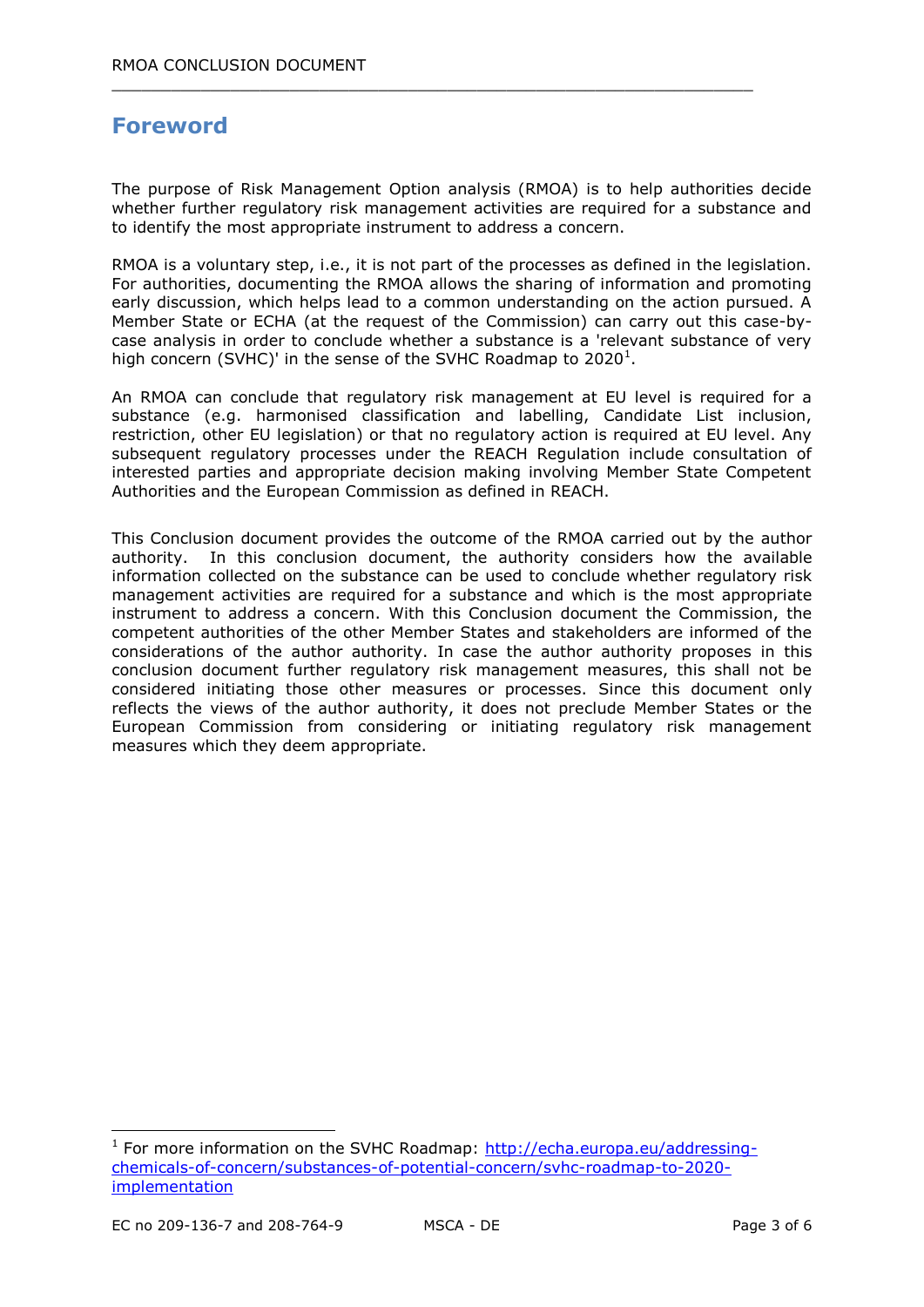## **1. OVERVIEW OF OTHER PROCESSES / EU LEGISLATION**

 $\_$  , and the set of the set of the set of the set of the set of the set of the set of the set of the set of the set of the set of the set of the set of the set of the set of the set of the set of the set of the set of th

#### **REACH restriction processes**

A restriction dossier on D4 and D5 in wash-off personal care products was submitted by the UK in 2015 (UK Health & Safety Executive 2015). Prior to this, in November 2012 the ECHA PBT Expert Group agreed that D4 and D5 meet the PBT/vPvB and vPvB criteria of REACH Annex XIII, respectively. Further, the MSC adopted its opinion on D4 and D5 that both substances meet the criteria for vP and vB in April 2015.

The restriction proposal on D4 and D5 in wash-off personal care products was agreed upon at the REACH Committee Meeting on May 10th 2017.

In April 2017, ECHA submitted its intention to restrict the use of D4 and D5 in leave-on personal care products and other consumer/professional products not yet covered in the UK restriction proposal.

#### **Harmonized C&L**

The German CA submitted a CLH dossier for D4 proposing a revision of the harmonised classification for the environment. This would result in the following Annex VI entry in the CLP Regulation:

Repr. 2, H361f\*\*\*

Aquatic Chronic 1, H410

Aquatic Chronic 1, M-factor=10

#### **(UNEP) Stockholm convention (POPs Protocol)**

In April 2016, the European Commission has proposed to nominate D4 for regulation under the Stockholm Convention. Discussions on this Commission proposal are still ongoing.

### **2. CONCLUSION OF RMOA**

This conclusion is based on the REACH and CLP data as well as other available relevant information taking into account the SVHC Roadmap to 2020, where appropriate.

| <b>Conclusions</b>                                | Tick<br>box |
|---------------------------------------------------|-------------|
| Need for follow-up regulatory action at EU level: |             |
| Harmonised classification and labelling           |             |
| <b>Identification as SVHC</b>                     |             |
| <b>Restriction under REACH</b>                    |             |
| Other EU-wide regulatory measures                 |             |
| Need for action other than EU regulatory action   |             |
| No action needed at this time                     |             |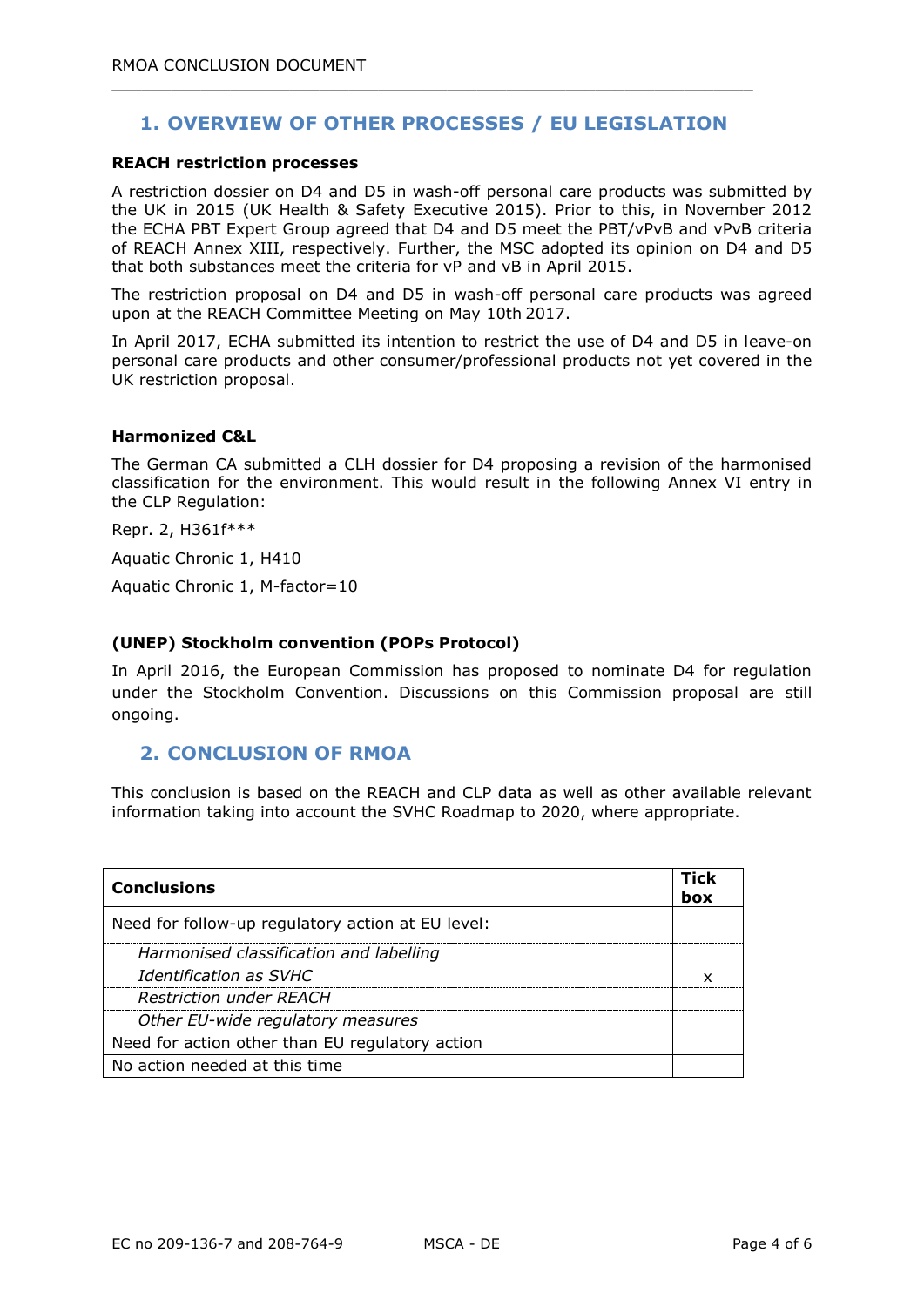### **3. NEED FOR FOLLOW-UP REGULATORY ACTION AT EU LEVEL**

 $\_$  , and the set of the set of the set of the set of the set of the set of the set of the set of the set of the set of the set of the set of the set of the set of the set of the set of the set of the set of the set of th

## **3.1 Identification as a substance of very high concern, SVHC (Candidate listing without subsequent inclusion in Annex XIV)**

According to the REACH Regulation (Recital (70)), emissions of PBT/vPvB substances should be minimized. Furthermore, the SVHC Roadmap to 2020<sup>2</sup> aims to have all relevant substances of very high concern included in the Candidate List by 2020. D4 and D5 can be considered relevant substances of very high concern.

The PBT Expert Group agreed that D4 meets the REACH Annex XIII criteria for identification as a PBT and vPvB substance and D5 meets the REACH Annex XIII criteria for identification as a vPvB substance in November 2012.

The need for a minimization of emissions is also substantiated by the potential for longrange transport and the wide dispersive use of D4 and D5.

D4 and D5 are used in personal care products in wide dispersive uses with emissions to the environment via sewage treatment plants. Furthermore, D4 and D5 are present as an impurity in silicone polymers above 0.1% during manufacture and formulation. Given their persistency and volatility, exposure of the environment to these PBT/vPvB substances can be assumed.

While Candidate Listing is often seen solely as a first step to authorisation, it has direct effects even when the substance is not included in Annex XIV. Candidate Listing will lead to a formal recognition of the PBT and vPvB properties. It would require the registrants to acknowledge the PBT/vPvB status of D4 and D5 and to minimize emissions of these substances to the environment by the help of substance tailored operational conditions and risk management measures. The present hazard assessment can also be seen as a supporting first step for potential future risk management options.

Furthermore, Candidate Listing triggers the obligation for suppliers of articles to pass on information on the respective substances in the supply chain and upon request provide information to consumers.

-

<sup>2</sup> <https://echa.europa.eu/svhc-roadmap-to-2020-implementation>